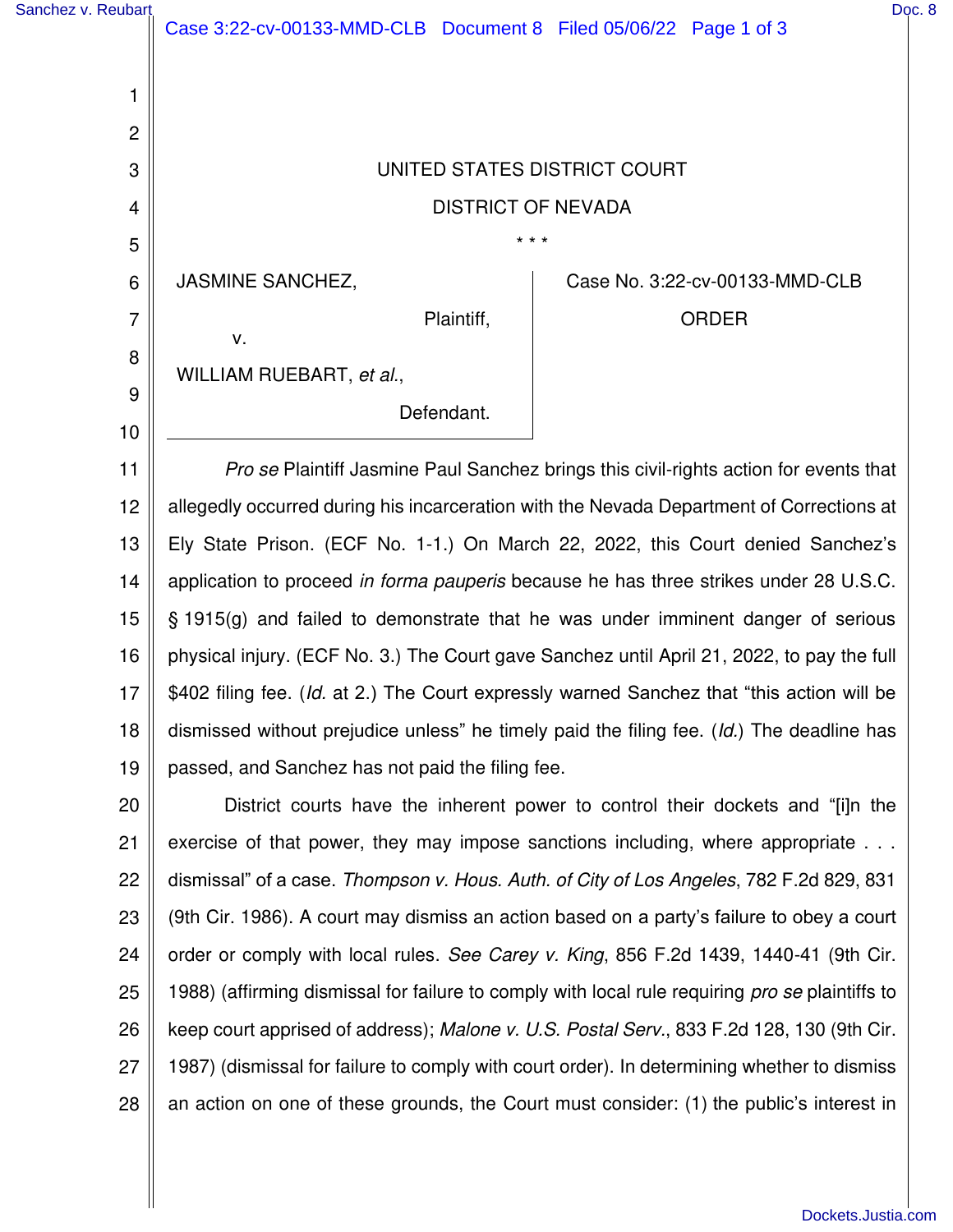## Case 3:22-cv-00133-MMD-CLB Document 8 Filed 05/06/22 Page 2 of 3

1 2 3 4 5 expeditious resolution of litigation; (2) the Court's need to manage its docket; (3) the risk of prejudice to the defendants; (4) the public policy favoring disposition of cases on their merits; and (5) the availability of less drastic alternatives. See In re Phenylpropanolamine Prod. Liab. Litig., 460 F.3d 1217, 1226 (9th Cir. 2006) (quoting Malone v. U.S. Postal Serv., 833 F.2d 128, 130 (9th Cir. 1987)).

6 7 8 9 10 11 12 The first two factors, the public's interest in expeditiously resolving this litigation and the Court's interest in managing its docket, weigh in favor of dismissing Sanchez's claims. The third factor, risk of prejudice to defendants, also weighs in favor of dismissal because a presumption of injury arises from the occurrence of unreasonable delay in filing a pleading ordered by the court or prosecuting an action. See Anderson v. Air West, 542 F.2d 522, 524 (9th Cir. 1976). The fourth factor—the public policy favoring disposition of cases on their merits—is greatly outweighed by the factors favoring dismissal.

13 14 15 16 17 18 19 20 21 22 23 24 25 26 27 28 The fifth factor requires the Court to consider whether less drastic alternatives can be used to correct the party's failure that brought about the Court's need to consider dismissal. See Yourish v. Cal. Amplifier, 191 F.3d 983, 992 (9th Cir. 1999) (explaining that considering less drastic alternatives before the party has disobeyed a court order does not satisfy this factor); accord Pagtalunan v. Galaza, 291 F.3d 639, 643 & n.4 (9th Cir. 2002) (explaining that "the persuasive force of" earlier Ninth Circuit cases that "implicitly accepted pursuit of less drastic alternatives prior to disobedience of the court's order as satisfying this element[,]" *i.e.*, like the "initial granting of leave to amend coupled with the warning of dismissal for failure to comply[.]" have been "eroded" by Yourish). Courts "need not exhaust every sanction short of dismissal before finally dismissing a case, but must explore possible and meaningful alternatives." Henderson v. Duncan, 779 F.2d 1421, 1424 (9th Cir. 1986). Because the Court cannot operate without collecting reasonable fees, and litigation cannot progress without a plaintiff's compliance with court orders, the only alternative is to enter a second order setting another deadline. But issuing a second order will only delay the inevitable and further squander the Court's finite resources. Setting another deadline is not a meaningful alternative given these